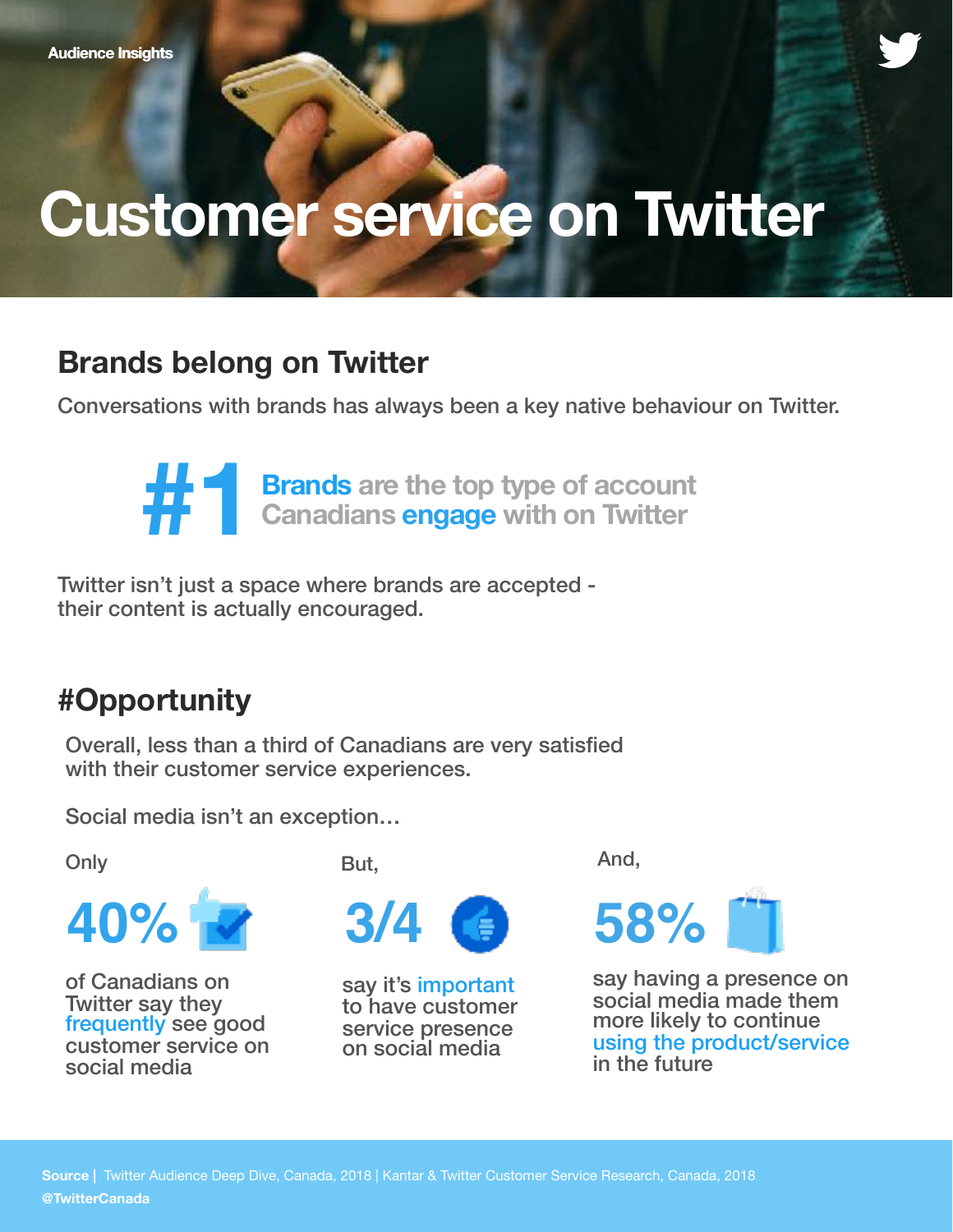

#### **Canadians want fast, easy, and personalized customer service**

Aspects that **positively** impact future purchases:

| 85% |  |
|-----|--|
| 84% |  |
| 81% |  |
| 74% |  |
| 71% |  |

quick responses quick problem resolution resolutions that are easy to understand personalized experience direct access to the right department

Aspects that **negatively** impact future purcha

| <b>vely</b> | inaccurate information                     |
|-------------|--------------------------------------------|
| ases:       | incompetence in solving query              |
|             | indifference/lack of empathy               |
|             | lack of understanding of needs             |
|             | solutions that are hard to understand      |
|             | delayed response                           |
|             | difficulty locating the appropriate person |
|             | many points of interaction                 |

| 83% |
|-----|
| 82% |
| 81% |
| 80% |
| 75% |
| 74% |
| 74% |
| 66% |

### **Brands win when they invest in customer service**

Twitter enables brands to engage in two-way conversations with their customers. Just having more of a presence on Twitter makes a brand seem more responsive and innovative.



Users agree that brands with a strong presence on Twitter…

are quicker at getting back to customers

are more responsive to their customers **71% 75% 71%**

care more what customers think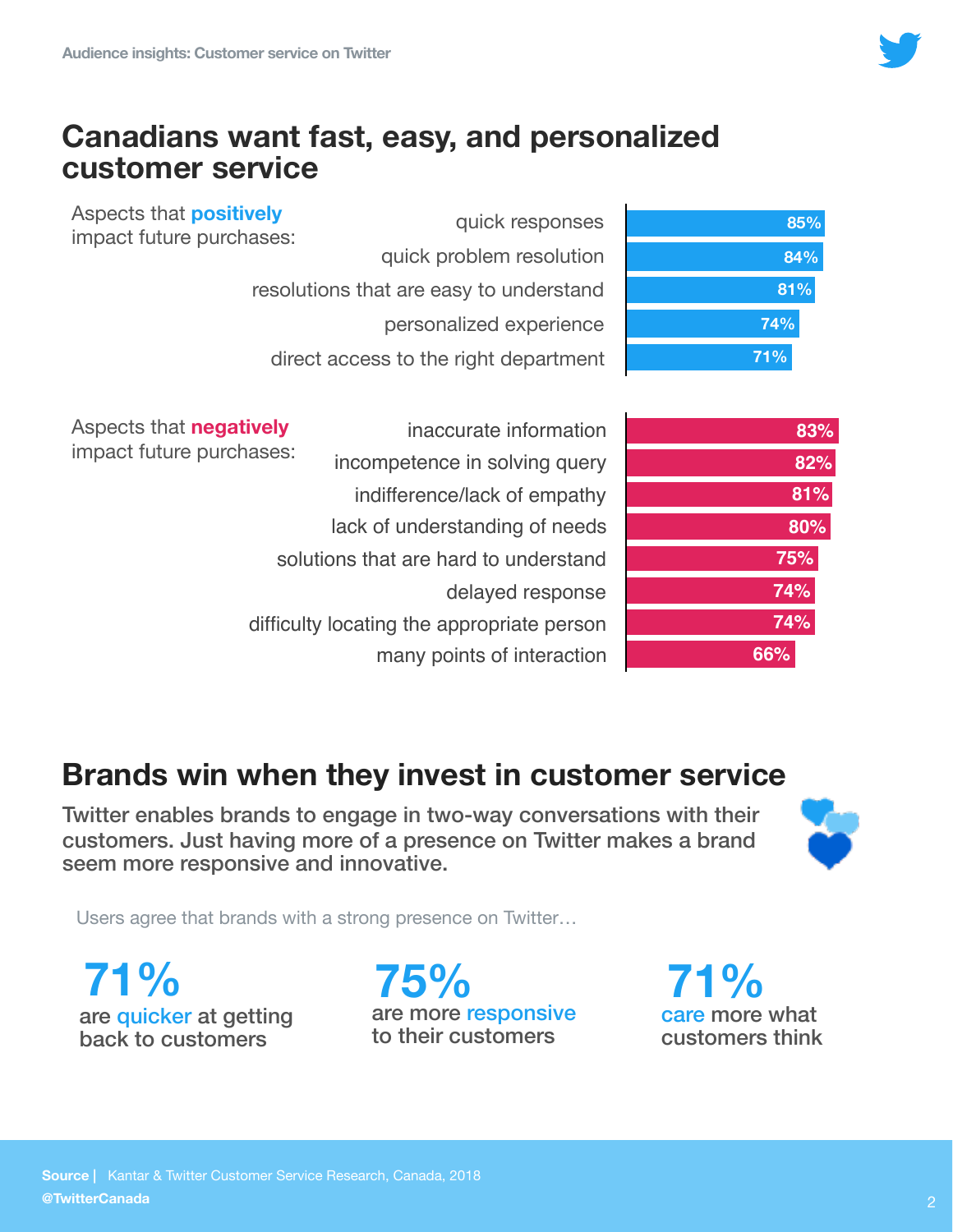

### **Serving the need for speed**

Faster responses significantly increase willingness to spend, so speed is of the essence when it comes to customer service.

Having a 24/7/365 team is ideal, but it isn't realistic or scalable for all brands.



**Chat bots can be a great solution to bridge the gaps and still deliver the real-time, personalized experience Canadians want.** 

#### **Chat bots get a bad rap**

Less than half of Canadians say they've interacted with a bot and interest is fairly low (⅓).



Prior to exposure, 42% of Canadian users thought interacting with a bot for customer service was 'scary'

### **We don't know what we don't know**

Once experienced, bots are seen as fast and current, directly addressing some of the pillars of stellar customer service.

As a result, confidence that bots can meet Canadians' needs increases by 64% once they've seen one in action.



The biggest shift we see is in perceptions that it's easy to use (+62%).